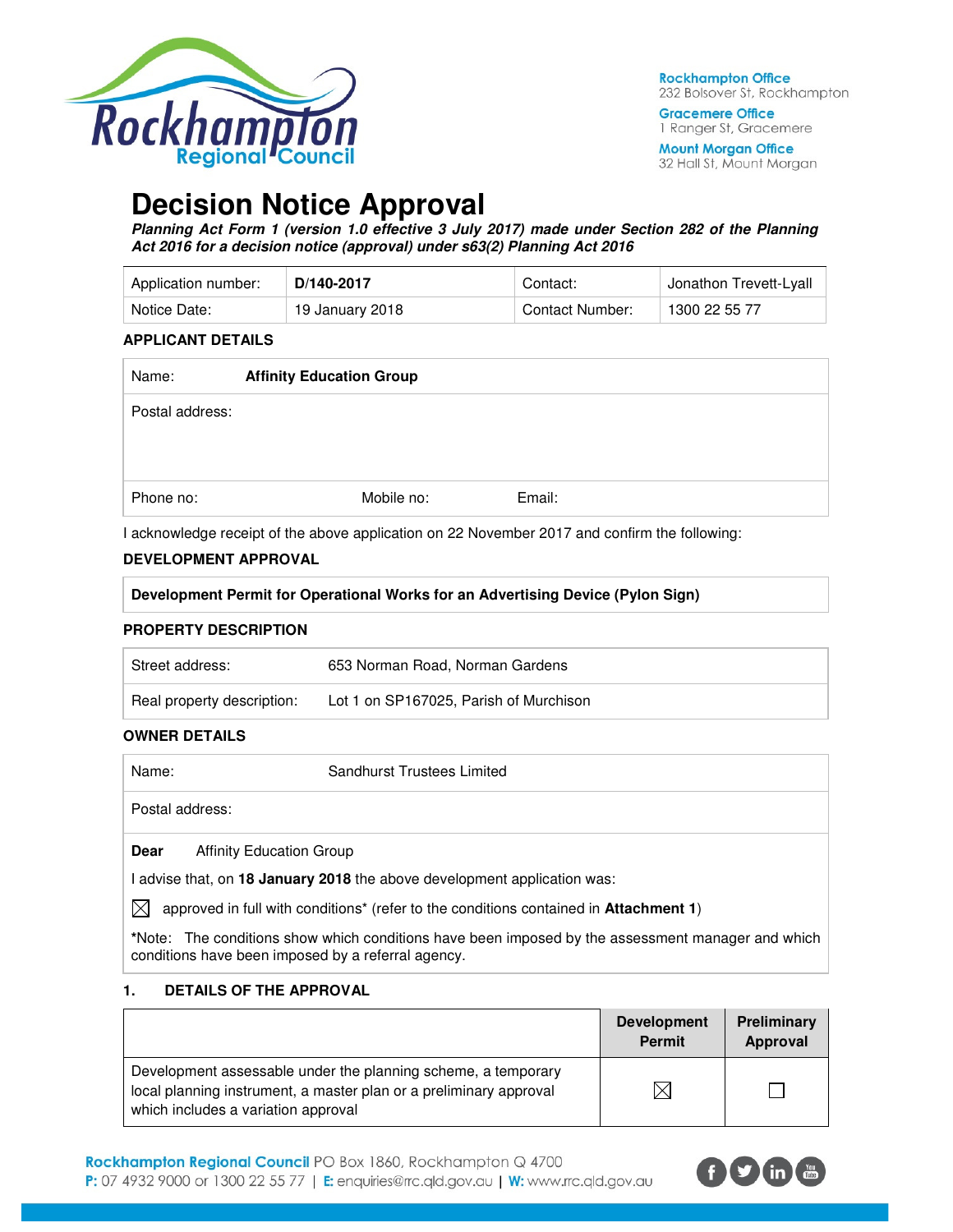### **2. CONDITIONS**

This approval is subject to the conditions in Attachment 1.

### **3. FURTHER DEVELOPMENT PERMITS REQUIRED NIL**

Please be advised that the following development permits are required to be obtained before the development can be carried out:

| Type of development permit required | Subject of the required development permit |
|-------------------------------------|--------------------------------------------|
| Building Works                      |                                            |

### **4. REFERRAL AGENCIES** NIL

### **5. THE APPROVED PLANS**

**The approved development must be completed and maintained generally in accordance with the approved drawings and documents:** 

| <b>Plan/Document Name</b> | Prepared by | Date                                     | Reference No. | Version/Issue |
|---------------------------|-------------|------------------------------------------|---------------|---------------|
| Site Plan                 |             | Received by Council: 22<br>November 2017 | MELC 1        |               |
| Elevation Plan            |             | Received by Council: 22<br>November 2017 | MELC 2        |               |

### **6. CURRENCY PERIOD FOR THE APPROVAL (S.85)**

The standard relevant periods stated in section 85 of Planning Act 20016 apply to each aspect of development in this approval, if not stated in the conditions of approval attached.

### **7. STATEMENT OF REASONS**

| <b>Description</b><br>οf<br>the<br>development                                          | The proposed development is for Operational Works for an Advertising<br>Device (Pylon Sign)                                                                |                                                                                    |  |
|-----------------------------------------------------------------------------------------|------------------------------------------------------------------------------------------------------------------------------------------------------------|------------------------------------------------------------------------------------|--|
| <b>Assessment</b><br><b>Benchmarks</b>                                                  | The proposed development was assessed against the following assessment<br>benchmarks:<br>Low density residential zone code<br>Advertising device code<br>٠ |                                                                                    |  |
| <b>Reasons for decision</b><br>(list non-compliance items<br>how<br>and<br>they<br>were | The development was assessed against all of the assessment benchmarks<br>listed above and complies with all of these with the exception listed below.      |                                                                                    |  |
|                                                                                         |                                                                                                                                                            |                                                                                    |  |
| resolved)                                                                               | <b>Assessment</b><br><b>Benchmark</b>                                                                                                                      | <b>Reasons</b><br>for the approval<br>despite<br>non-<br>compliance with benchmark |  |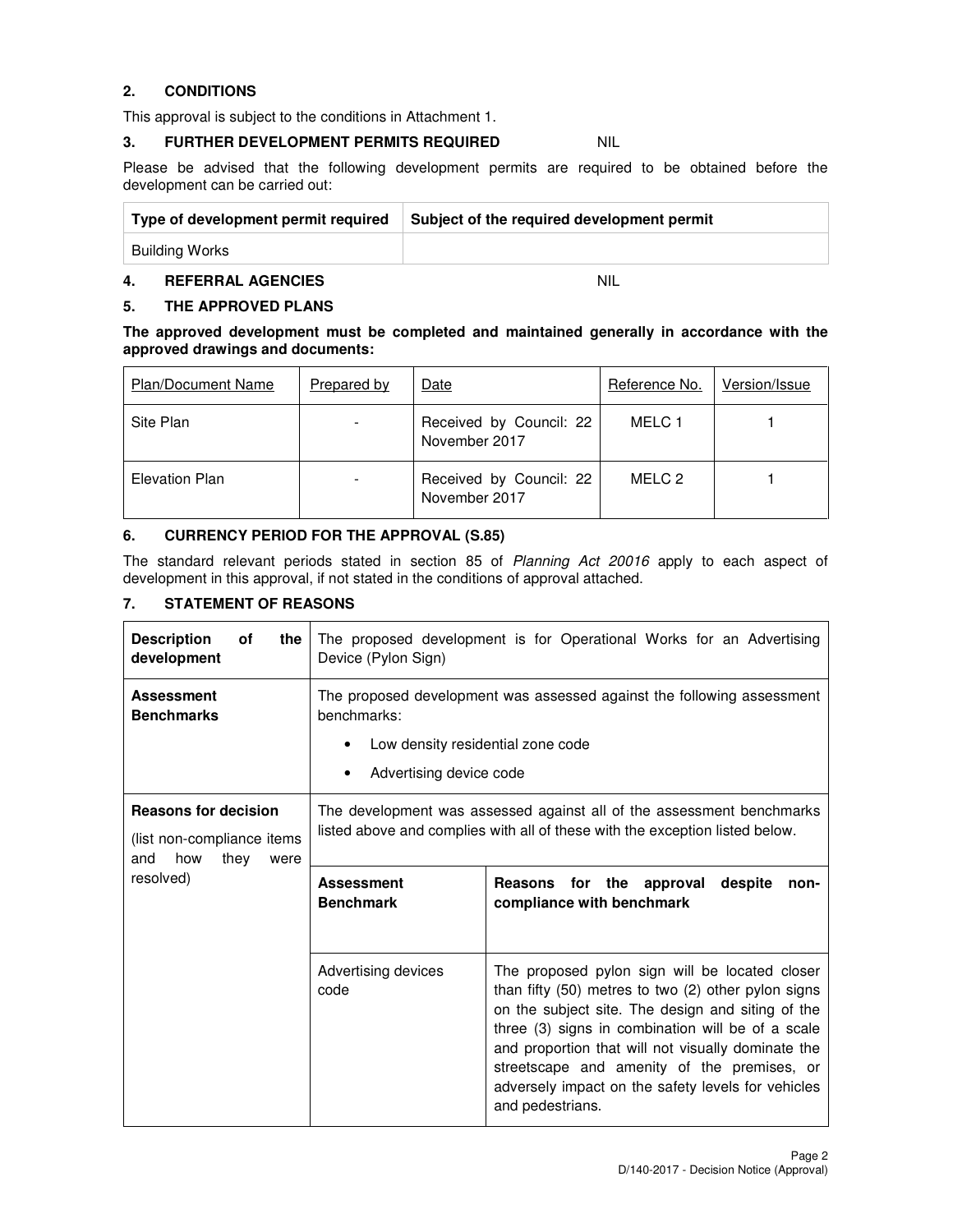### **8. RIGHTS OF APPEAL**

The rights of an applicant to appeal to a tribunal or the Planning and Environment Court against a decision about a development application are set out in chapter 6, part 1 of the Planning Act 2016. For particular applications, there may also be a right to make an application for a declaration by a tribunal (see chapter 6, part 2 of the Planning Act 2016).

### Appeal by an applicant

An applicant for a development application may appeal to the Planning and Environment Court against the following:

- the refusal of all or part of the development application
- a provision of the development approval
- the decision to give a preliminary approval when a development permit was applied for
- a deemed refusal of the development application.

An applicant may also have a right to appeal to the Development tribunal. For more information, see schedule 1 of the Planning Act 2016.

The timeframes for starting an appeal in the Planning and Environment Court are set out in section 229 of the Planning Act 2016.

**Attachment 2** is an extract from the Planning Act 2016 that sets down the applicant's appeal rights and the appeal rights of a submitter.

### **9. WHEN THE DEVELOPMENT APPROVAL TAKES EFFECT**

This development approval takes effect:

From the time the decision notice is given – if there is no submitter and the applicant does not appeal the decision to the court.

Or

When the submitter's appeal period ends – if there is a submitter and the applicant does not appeal the decision to the court.

Or

Subject to the decision of the court, when the appeal is finally decided  $-$  if an appeal is made to the court.

This approval will lapse unless substantially commenced within the above stated relevant periods (refer to sections 85 of Planning Act 2016 for further details).

### **10. ASSESSMENT MANAGER**

| Name: | <b>Philip Benfield</b>   | Signature: | Date: | 19 January 2018 |
|-------|--------------------------|------------|-------|-----------------|
|       | <b>OPERATIONAL WORKS</b> |            |       |                 |
|       | <b>ADMINISTRATOR</b>     |            |       |                 |

### **Attachment 1 – Conditions of the approval**

**Part 1 – Conditions imposed by the assessment manager** [Note: where a condition is imposed about infrastructure under Chapter 4 of the Planning Act 2016, the relevant provision of the Act under which this condition was imposed must be specified.]

### **Attachment 2—Extract on appeal rights**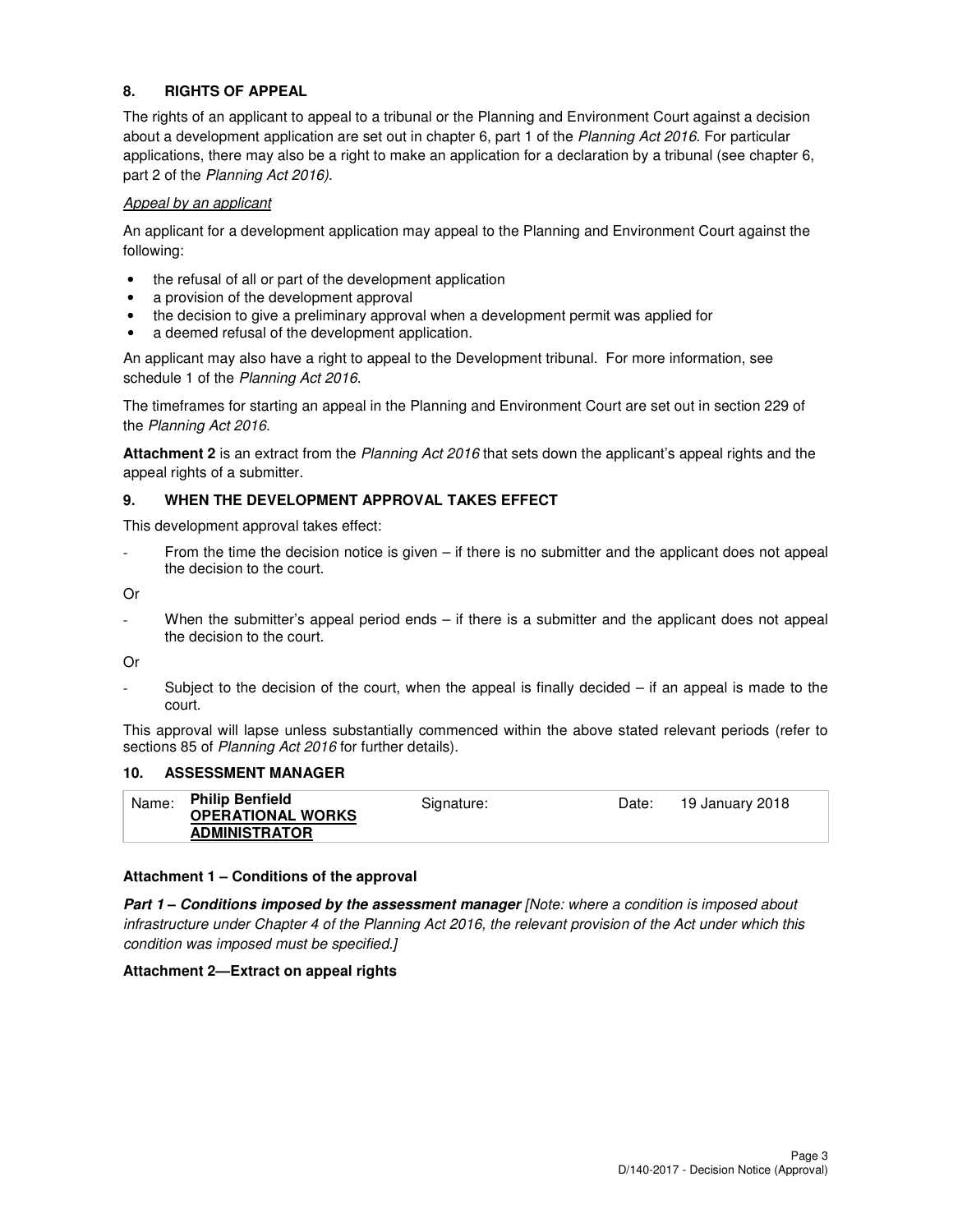

### **Attachment 1 – Part 1**

### **Rockhampton Regional Council Conditions**

PLANNING ACT 2016

### 1.0 ADMINISTRATION

1.1 The approved signage must be completed and maintained generally in accordance with the approved drawings and documents, except where amended by the conditions of this development approval.

| Plan/Document<br>Name | Prepared<br><u>by</u> | Date                                     | Reference No. | Version/Issue |
|-----------------------|-----------------------|------------------------------------------|---------------|---------------|
| Site Plan             |                       | Received by Council:<br>22 November 2017 | MELC 1        |               |
| <b>Elevation Plan</b> |                       | Received by Council:<br>22 November 2017 | MELC 2        |               |

- 1.2 A set of the above approved plans are returned to you as the Consultant. The Consultant is to supply one (1) Approved set to the contractor to be retained on site at all times during construction.
- 1.3 Where there is any conflict between the conditions of this approval and the details shown on the approved plans and documents, the conditions of approval must prevail.
- 1.4 Where conditions require the above plans or documents to be amended, the revised document(s) must be submitted for approval by Council prior to the submission of an application for a Development Permit for Building Works.
- 1.5 The Developer and their employee, agent, contractor or invitee is responsible for ensuring compliance with the conditions of this development approval.
- 1.6 Where these Conditions refer to "Council" in relation to requiring Council to approve or to be satisfied as to any matter, or conferring on the Council a function, power or discretion, that role of the Council may be fulfilled in whole or in part by a delegate appointed for that purpose by the Council.
- 1.7 All conditions of this approval must be undertaken and completed to the satisfaction of Council, at no cost to Council.
- 1.8 The following further development permits are required prior to the commencement of any works on the site:

1.8.1 Building Works.

1.9 All works must be designed, constructed and maintained in accordance with the relevant Council policies, guidelines and standards, unless otherwise stated.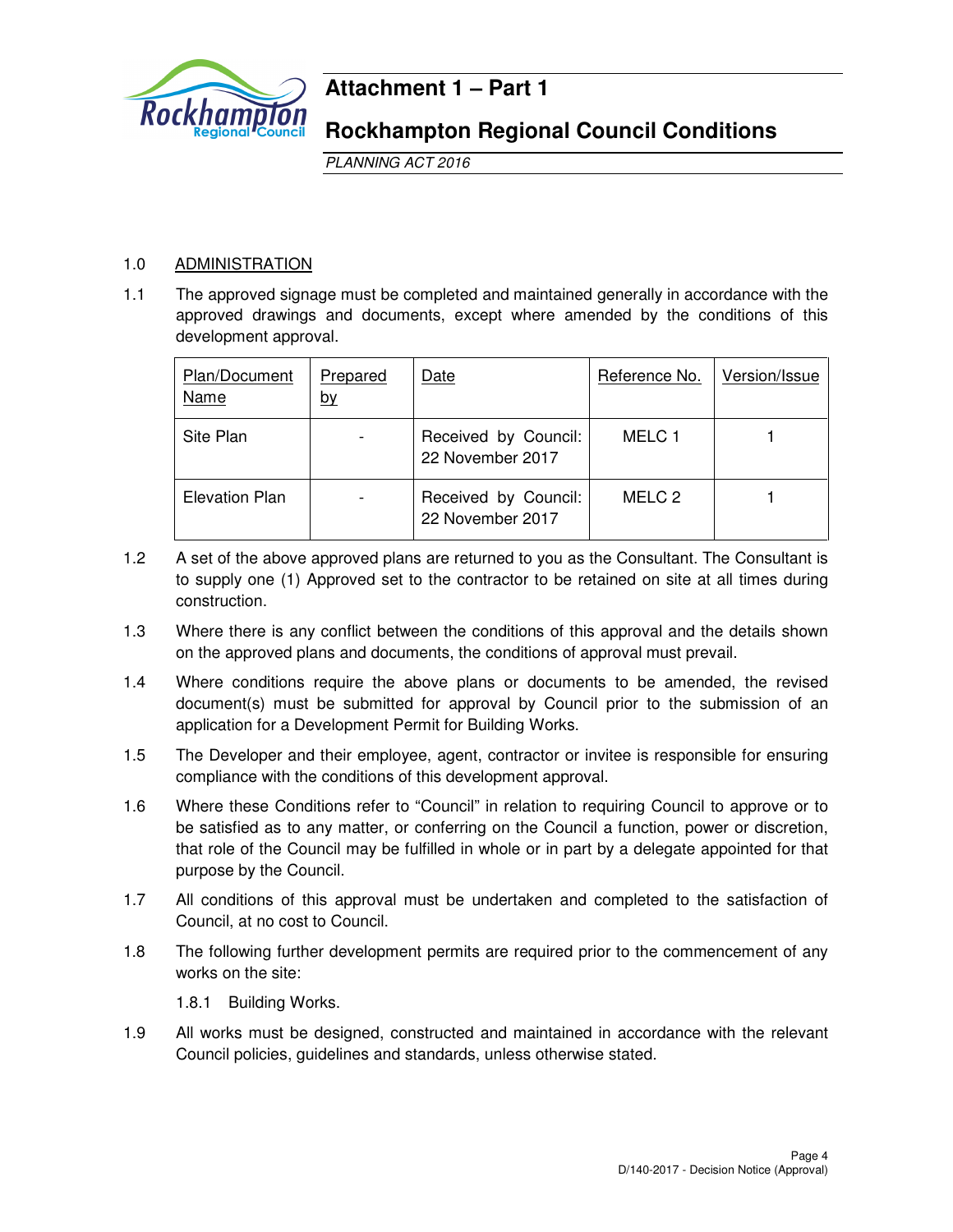### 2.0 OPERATING PROCEDURE

- 2.1 All text and images displayed on the billboard must be static, not imitate a traffic control device or include traffic instructions (for example 'stop'), and not involve moving parts or flashing lights.
- 2.2 All signage must only display or advertise a matter associated with the primary purpose for which the premises are used.
- 2.3 All signage must be maintained by the premises owner, to a standard that ensures public safety and doesn't adversely impact the visual amenity.
- 2.4 Any lighting devices associated with the signage, such as sensory lighting, must be positioned on the site and shielded so as not to cause glare or other nuisance to nearby residents or motorists. Night lighting must be designed, constructed and operated in accordance with 'Australian Standard AS4282 – Control of the obtrusive effects of outdoor lighting'.

### 3.0 ASSET MANAGEMENT

3.1 Any damage to, or alterations necessary, to electricity, telephone, water mains, sewerage mains, stormwater drains, and/or public utility installations resulting from the development or in connection with the development, must be undertaken immediately at full cost to the Developer.

### 4.0 ADVERTISING DEVICE CONSTRUCTION AND MAINTENANCE

- 4.1 Council reserves the right for uninterrupted access to the site at all times during construction.
- 4.2 All Construction work and other associated activities are permitted only between 0630 hours and 1800 hours Monday to Saturday. No work is permitted on Sundays or public holidays. All requirements of the *Environmental Protection Act 1994* and *Environmental* Protection Regulations 2008 must be observed at all times.
- 4.3 All construction materials, waste, waste skips, machinery and contractors' vehicles must be located and stored or parked within the site.
- 4.4 Any proposed works within the vicinity (or zone of influence) of existing Council infrastructure will not adversely affect the integrity of the infrastructure. Any restoration works required on existing Council infrastructure as a result of proposed works will be at developer's expense.
- 4.5 All electrical services and systems must comply with 'Australian and New Zealand Standard AS/NZS 3000:2007 - Electrical Installations'.
- 4.6 All signage must be maintained in a safe, clean, tidy and sightly condition at all times on the premises by the owner of the premises to the same standard as it was when it was installed.

### NOTES

### NOTE 1. Aboriginal Cultural Heritage Act, 2003

It is advised that under section 23 of the Aboriginal Cultural Heritage Act 2003, a person who carries out an activity must take all reasonable and practicable measures to ensure the activity does not harm Aboriginal cultural heritage (the "cultural heritage duty of care"). Maximum penalties for breaching the duty of care are listed in the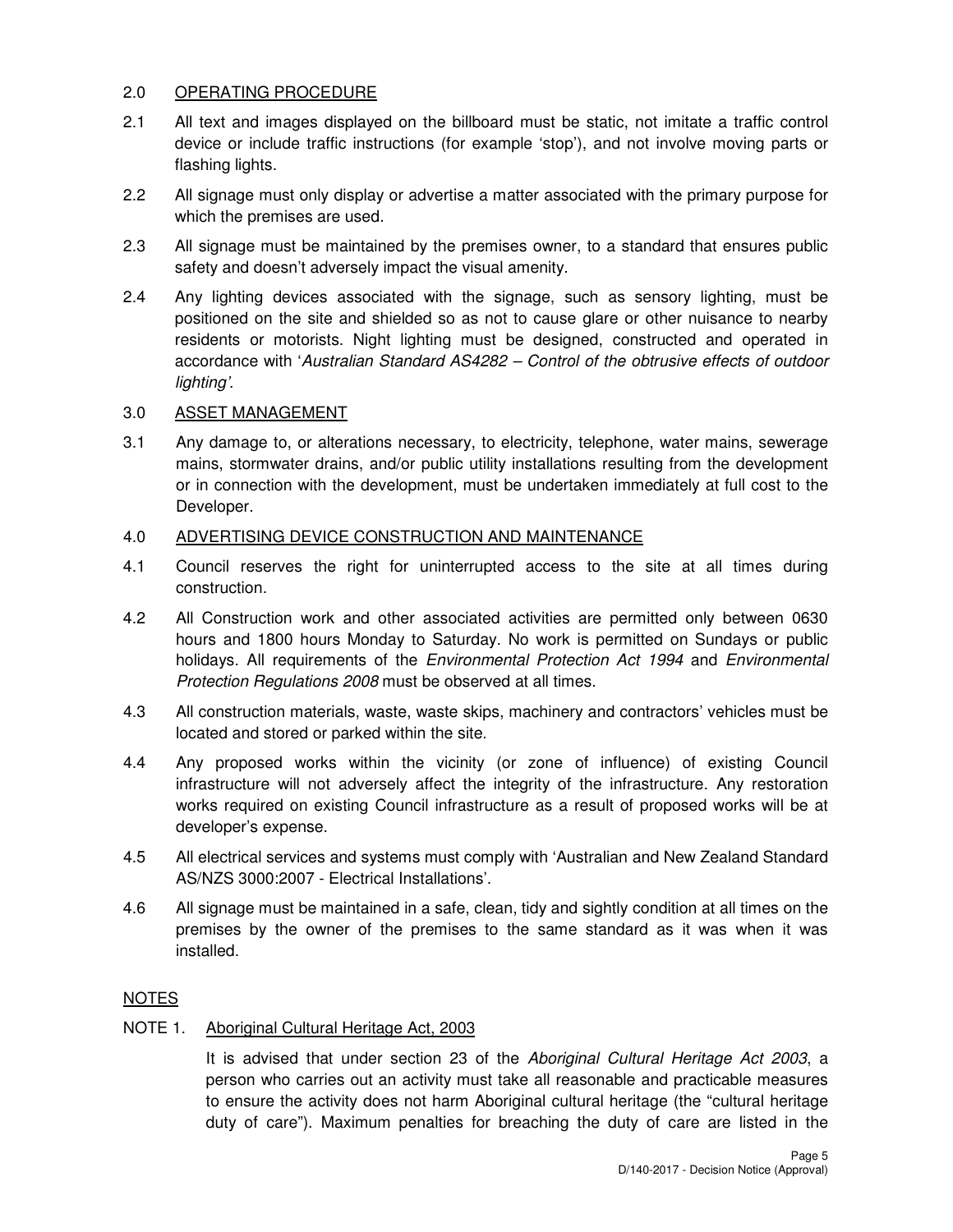Aboriginal cultural heritage legislation. The information on Aboriginal cultural heritage is available on the Department of Aboriginal and Torres Strait Islander and Partnerships website www.datsip.qld.gov.au.

### NOTE 2. General Environmental Duty- Environmental Protection Act 1994, sec.319

A person must not carry out any activity that causes, or is likely to cause, environmental harm unless the person takes all reasonable and practicable measures to prevent or minimise the harm (the *general environmental duty*).

In deciding the measures required to be taken, regard must be had to, for example—

- (a) the nature of the harm or potential harm; and
- (b) the sensitivity of the receiving environment; and
- (c) the current state of technical knowledge for the activity; and
- (d) the likelihood of successful application of the different measures that might be taken; and
- (e) the financial implications of the different measures as they would relate to the type of activity.

### NOTE 3. General Safety Of Public During Construction

The Work Health and Safety Act 2011 and Manual of Uniform Traffic Control Devices must be complied with in carrying out any construction works, and to ensure safe traffic control and safe public access in respect of works being constructed on a road.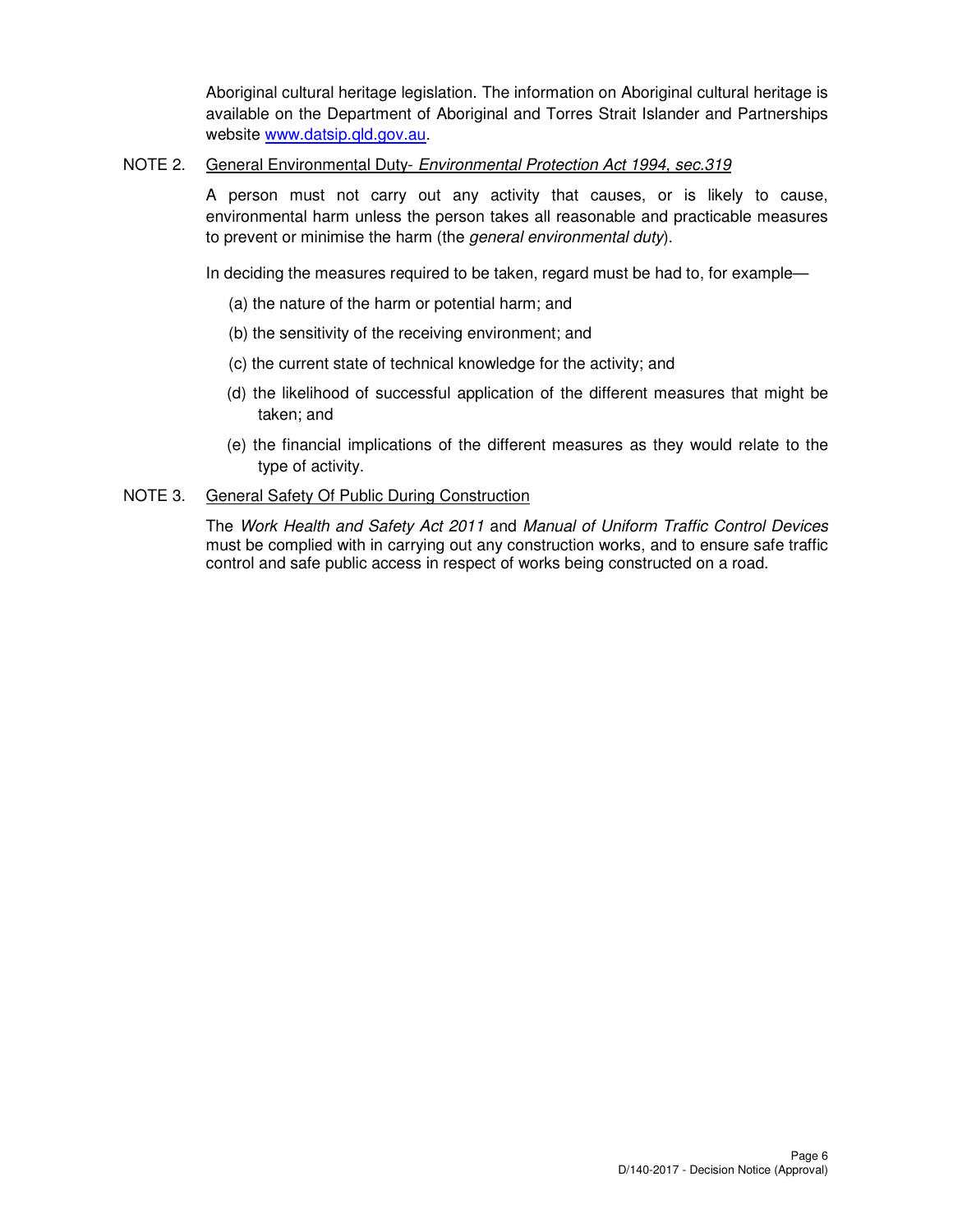

## **Attachment 2 - Appeal Rights**

PLANNING ACT 2016

The following is an extract from the Planning Act 2016 (Chapter 6)

### **Appeal rights**

#### **229 Appeals to tribunal or P&E Court**

- (1) Schedule 1 states—
	- (a) matters that may be appealed to— (i) either a tribunal or the P&E Court; or (ii) only a tribunal; or
	- (iii) only the P&E Court; and
	- (b) the person—
		- (i) who may appeal a matter (the **appellant**); and (ii) who is a respondent in an appeal of the matter; and (iii) who is a co-respondent in an appeal of the matter;
		- and (iv) who may elect to be a co-respondent in an appeal of
	- the matter.
- (2) An appellant may start an appeal within the appeal period. (3) The **appeal period** is—
	- (a) for an appeal by a building advisory agency—10 business days after a decision notice for the decision is given to the agency or
	- (b) for an appeal against a deemed refusal—at any time after the deemed refusal happens; or
	- (c) for an appeal against a decision of the Minister, under chapter 7, part 4, to register premises or to renew the registration of premises—20 business days after a notice is published under section 269(3)(a) or (4); or
	- (d) for an appeal against an infrastructure charges notice— 20 business days after the infrastructure charges notice is given to the person; or
	- (e) for an appeal about a deemed approval of a development application for which a decision notice has not been given—30 business days after the applicant gives the deemed approval notice to the assessment manager; or
	- (f) for any other appeal—20 business days after a notice of the decision for the matter, including an enforcement notice, is given to the person.
	- Note—

See the P&E Court Act for the court's power to extend the appeal period.

- (4) Each respondent and co-respondent for an appeal may be heard in the appeal.
- (5) If an appeal is only about a referral agency's response, the assessment manager may apply to the tribunal or P&E Court to withdraw from the appeal.
- (6) To remove any doubt, it is declared that an appeal against an infrastructure charges notice must not be about—
	- (a) the adopted charge itself; or
	- (b) for a decision about an offset or refund—
		- (i) the establishment cost of trunk infrastructure identified in a LGIP; or
		- (ii) the cost of infrastructure decided using the method
	- included in the local government's charges resolution.
- **230 Notice of appeal**
- (1) An appellant starts an appeal by lodging, with the registrar of the tribunal or P&E Court, a notice of appeal that— (a) is in the approved form; and
	- (b) succinctly states the grounds of the appeal.
- (2) The notice of appeal must be accompanied by the required fee.
- (3) The appellant or, for an appeal to a tribunal, the registrar must, within the service period, give a copy of the notice of appeal to—
- (a) the respondent for the appeal; and
- (b) each co-respondent for the appeal; and
- (c) for an appeal about a development application under schedule 1, table 1, item 1—each principal submitter for the development application; and
- (d) for an appeal about a change application under schedule 1, table 1, item 2—each principal submitter for the change application; and
- (e) each person who may elect to become a co-respondent for the appeal, other than an eligible submitter who is not a principal submitter in an appeal under paragraph (c) or (d); and
- (f) for an appeal to the P&E Court—the chief executive; and
- (g) for an appeal to a tribunal under another Act—any other
- person who the registrar considers appropriate.
- (4) The **service period** is—
	- (a) if a submitter or advice agency started the appeal in the P&E Court—2 business days after the appeal is started; or
- (b) otherwise—10 business days after the appeal is started. (5) A notice of appeal given to a person who may elect to be a
- co-respondent must state the effect of subsection (6) A person elects to be a co-respondent by filing a notice of
- election, in the approved form, within 10 business days after the notice of appeal is given to the person*.*
- **231 Other appeals**
- (1) Subject to this chapter, schedule 1 and the P&E Court Act, unless the Supreme Court decides a decision or other matter under this Act is affected by jurisdictional error, the decision or matter is non-appealable.
- (2) The Judicial Review Act 1991, part 5 applies to the decision or matter to the extent it is affected by jurisdictional error.
- (3) A person who, but for subsection (1) could have made an application under the Judicial Review Act 1991 in relation to the decision or matter, may apply under part 4 of that Act for a statement of reasons in relation to the decision or matter.
- (4) In this section— **decision** includes—
	- (a) conduct engaged in for the purpose of making a decision; and
	- (b) other conduct that relates to the making of a decision; and
	- (c) the making of a decision or the failure to make a decision; and
	- (d) a purported decision; and
	- (e) a deemed refusal.
- **non-appealable**, for a decision or matter, means the decision or matter—
	- (a) is final and conclusive; and
	- (b) may not be challenged, appealed against, reviewed, quashed, set aside or called into question in any other way under the Judicial Review Act 1991 or otherwise, whether by the Supreme Court, another court, a tribunal or another entity; and
	- (c) is not subject to any declaratory, injunctive or other order of the Supreme Court, another court, a tribunal or another entity on any ground.

### **232 Rules of the P&E Court**

- (1) A person who is appealing to the P&E Court must comply with the rules of the court that apply to the appeal.
- (2) However, the P&E Court may hear and decide an appeal even if the person has not complied with rules of the P&E Court.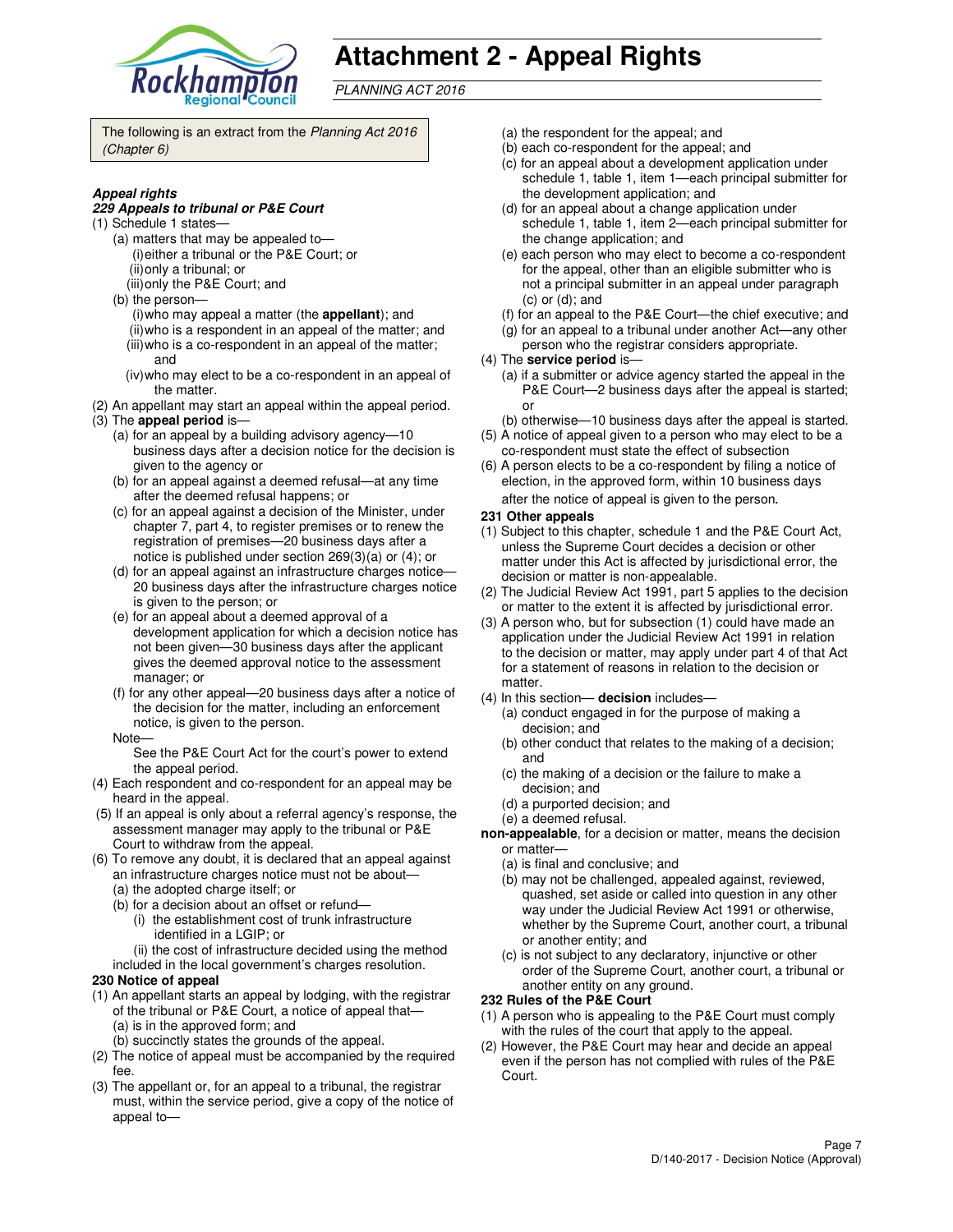

## **Appeal Rights**

PLANNING ACT 2016

#### **Schedule 1 Appeals section 229**

### **1 Appeal rights and parties to appeals**

- (1) Table 1 states the matters that may be appealed to—(a) the P&E court; or (b) a tribunal.
- (2) However, table 1 applies to a tribunal only if the matter involves—
	- (a) the refusal, or deemed refusal of a development application, for—
	- (i) a material change of use for a classified building; or
	- (ii) operational work associated with building work, a retaining wall, or a tennis court; or (b) a provision of a development approval for—
	- (i) a material change of use for a classified building; or
- (ii) operational work associated with building work, a retaining wall, or a tennis court; or
	- (c) if a development permit was applied for—the decision to give a preliminary approval for—
		- (i) a material change of use for a classified building; or
		- (ii) operational work associated with building work, a retaining wall, or a tennis court; or
	- (d) a development condition if—
		- (i) the development approval is only for a material change of use that involves the use of a building classified under the Building Code as a class 2 building; and
		- (ii) the building is, or is proposed to be, not more than 3 storeys; and
		- (iii) the proposed development is for not more than 60 sole-occupancy units; or
	- (e) a decision for, or a deemed refusal of, an extension application for a development approval that is only for a material change of use of a classified building; or
	- (f) a decision for, or a deemed refusal of, a change application for a development approval that is only for a material change of use of a classified building; or
	- (g) a matter under this Act, to the extent the matter relates to—
		- (i) the Building Act, other than a matter under that Act that may or must be decided by the Queensland Building and Construction Commission; or
		- (ii) the Plumbing and Drainage Act, part 4 or 5; or
	- (h) a decision to give an enforcement notice in relation to a matter under paragraphs (a) to (g); or
	- (i) a decision to give an infrastructure charges notice; or
	- (j) the refusal, or deemed refusal, of a conversion application; or
	- (k) a matter that, under another Act, may be appealed to the tribunal; or
	- (l) a matter prescribed by regulation.
- (3) Also, table 1 does not apply to a tribunal if the matter
- involves—
	- (a) for a matter in subsection  $(2)(a)$  to  $(d)$ 
		- (i) a development approval for which the development application required impact assessment; and
		- (ii) a development approval in relation to which the assessment manager received a properly made submission for the development application; or
	- (b) a provision of a development approval about the identification or inclusion, under a variation approval, of a matter for the development.
- (4) Table 2 states the matters that may be appealed only to the P&E Court.
- (5) Table 3 states the matters that may be appealed only to the tribunal.
- (6) In each table—
	- (a) column 1 states the appellant in the appeal; and
	- (b) column 2 states the respondent in the appeal; and
	- (c) column 3 states the co-respondent (if any) in the appeal; and
	- (d) column 4 states the co-respondents by election (if any) in the appeal.
- (7) If the chief executive receives a notice of appeal under section 230(3)(f), the chief executive may elect to be a corespondent in the appeal.

### **Table 1**

|                                                               |                                                                                                                                                                                   | Appeals to the P&E Court and, for certain matters, to a tribunal                         |                                                       |
|---------------------------------------------------------------|-----------------------------------------------------------------------------------------------------------------------------------------------------------------------------------|------------------------------------------------------------------------------------------|-------------------------------------------------------|
| 1. Development applications<br>An appeal may be made against— | (a) the refusal of all or part of the development application; or<br>(b) the deemed refusal of the development application; or<br>(c) a provision of the development approval; or | (d) if a development permit was applied for—the decision to give a preliminary approval. |                                                       |
| Column 1                                                      | Column 2                                                                                                                                                                          | Column 3                                                                                 | Column 4                                              |
| Appellant                                                     | Respondent                                                                                                                                                                        | Co-respondent                                                                            | Co-respondent by election                             |
|                                                               |                                                                                                                                                                                   | $($ if any $)$                                                                           | $(if$ any)                                            |
| The applicant                                                 | The assessment<br>manager                                                                                                                                                         | If the appeal is about<br>a concurrence                                                  | 1 A concurrence agency that is<br>not a co-respondent |

agency's referral

2 If a chosen Assessment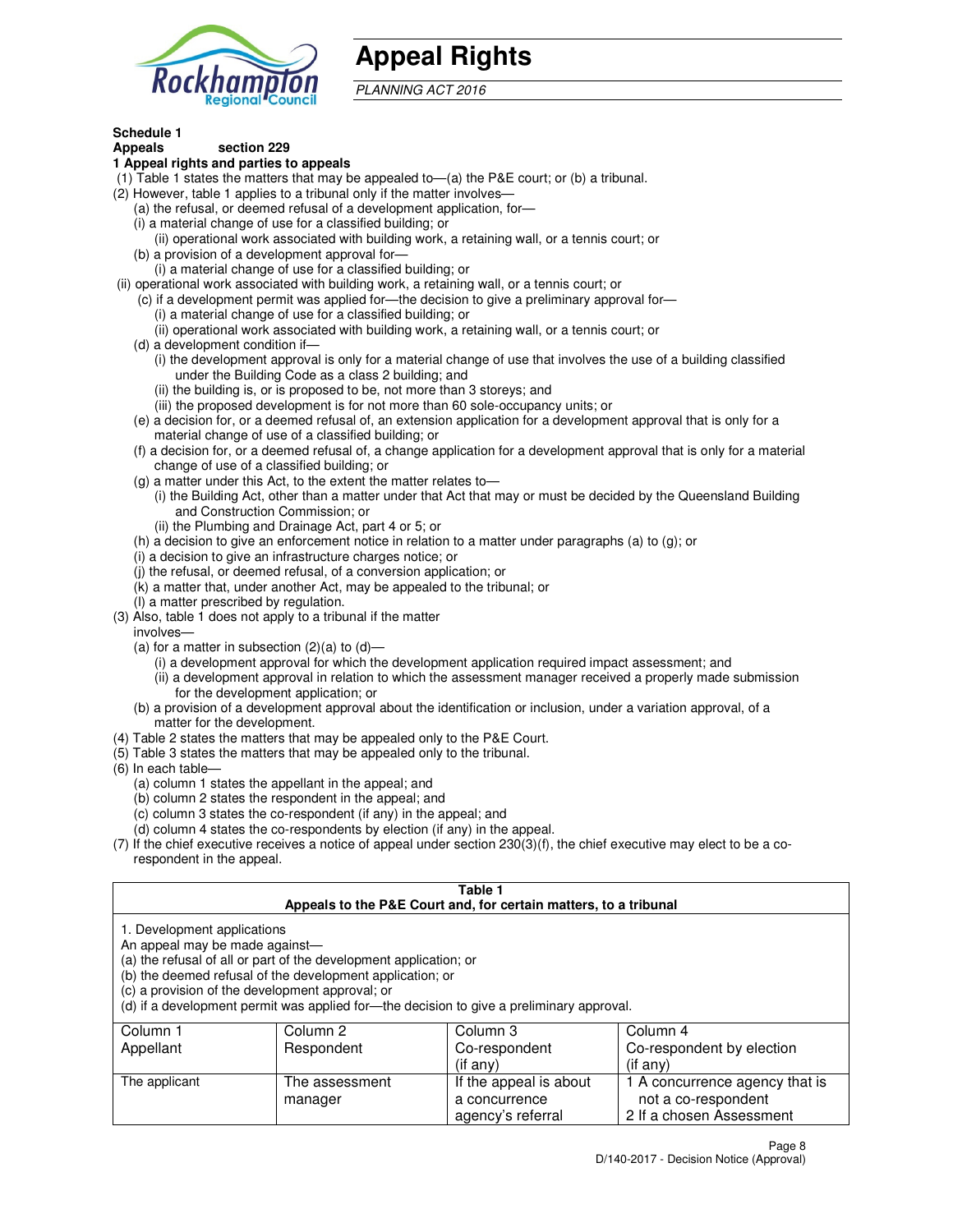|                                                                                                                                                                                                      |                                                                                                                                                                                                                               | Table 1<br>Appeals to the P&E Court and, for certain matters, to a tribunal                                                                                                                                                                                                     |                                                                                                                                                                                                                                                                                                                                                 |
|------------------------------------------------------------------------------------------------------------------------------------------------------------------------------------------------------|-------------------------------------------------------------------------------------------------------------------------------------------------------------------------------------------------------------------------------|---------------------------------------------------------------------------------------------------------------------------------------------------------------------------------------------------------------------------------------------------------------------------------|-------------------------------------------------------------------------------------------------------------------------------------------------------------------------------------------------------------------------------------------------------------------------------------------------------------------------------------------------|
|                                                                                                                                                                                                      |                                                                                                                                                                                                                               | response-the<br>concurrence agency                                                                                                                                                                                                                                              | manager is the respondent-<br>the prescribed assessment<br>manager<br>3 Any eligible advice agency for<br>the application<br>4 Any eligible submitter for the<br>application                                                                                                                                                                    |
| 2. Change applications<br>An appeal may be made against-<br>(b) a deemed refusal of a change application.                                                                                            |                                                                                                                                                                                                                               |                                                                                                                                                                                                                                                                                 | (a) a responsible entity's decision for a change application, other than a decision made by the P&E court; or                                                                                                                                                                                                                                   |
| Column 1<br>Appellant                                                                                                                                                                                | Column <sub>2</sub><br>Respondent                                                                                                                                                                                             | Column 3<br>Co-respondent<br>(if any)                                                                                                                                                                                                                                           | Column 4<br>Co-respondent by election<br>(if any)                                                                                                                                                                                                                                                                                               |
| 1 The applicant<br>2 If the responsible<br>entity is the<br>assessment<br>manager-an<br>affected entity that<br>gave a pre-request<br>notice or response<br>notice                                   | The responsible<br>entity                                                                                                                                                                                                     | If an affected entity<br>starts the appeal-the<br>applicant                                                                                                                                                                                                                     | 1 A concurrence agency for the<br>development application<br>2 If a chosen assessment<br>manager is the respondent-<br>the prescribed assessment<br>manager<br>3 A private certifier for the<br>development application<br>4 Any eligible advice agency for<br>the change application<br>5 Any eligible submitter for the<br>change application |
| 3. Extension applications<br>An appeal may be made against-<br>Column 1<br>Appellant                                                                                                                 | (a) the assessment manager's decision about an extension application; or<br>(b) a deemed refusal of an extension application.<br>Column <sub>2</sub><br>Respondent                                                            | Column 3<br>Co-respondent                                                                                                                                                                                                                                                       | Column 4<br>Co-respondent by election                                                                                                                                                                                                                                                                                                           |
| 1 The applicant<br>1<br>2 For a matter other<br>than a deemed<br>refusal of an<br>extension<br>application $-$ a<br>concurrence<br>agency, other than<br>the chief executive,<br>for the application | The assessment<br>manager                                                                                                                                                                                                     | (if any)<br>If a concurrence<br>agency starts the<br>appeal - the applicant                                                                                                                                                                                                     | (if any)<br>If a chosen assessment<br>manager is the respondent $-$ the<br>prescribed assessment manager                                                                                                                                                                                                                                        |
| 4. Infrastructure charges notices<br>a) The notice involved an error relating to $-$<br>(i)<br>An offset or refund; or<br>(ii)<br>imposed the amount.                                                | (i) The application of the relevant adopted charge; or<br>Examples of errors in applying an adopted charge -<br>The working out of extra demands, for section 120; or<br>b) The was no decision about an offset or refund; or | The incorrect application of gross floor area for a non-residential development<br>Applying an incorrect 'use category', under a regulation, to the development<br>c) If the infrastructure charges notice states a refund will be given - the timing for giving the refund; or | An appeal may be made against an infrastructure charges notice on 1 or more of the following grounds<br>d) The amount of the charge is so unreasonable that no reasonable relevant local government could have                                                                                                                                  |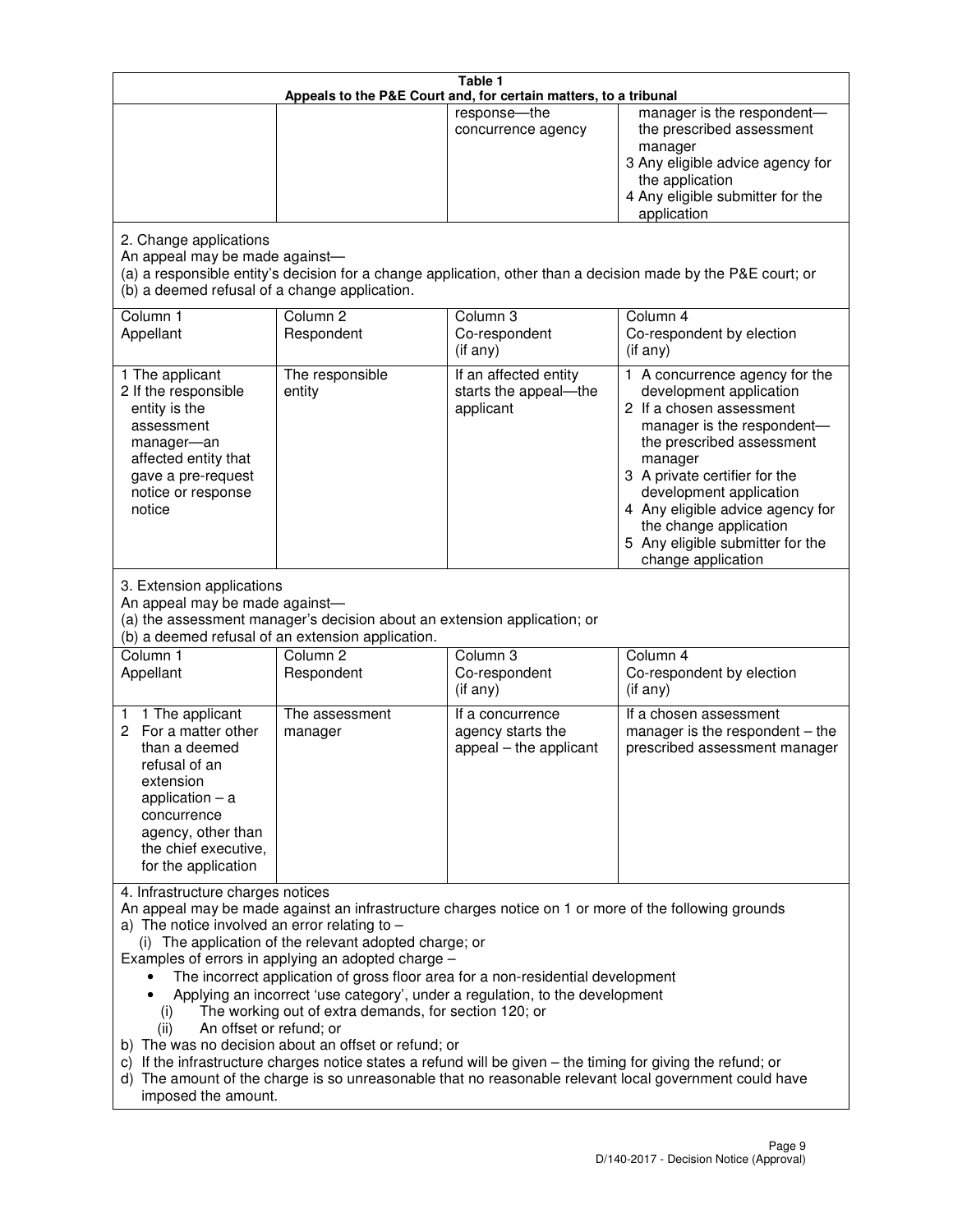|                                                                                                                 |                                                                           | Table 1                                                          |                                                                                                                                                                            |
|-----------------------------------------------------------------------------------------------------------------|---------------------------------------------------------------------------|------------------------------------------------------------------|----------------------------------------------------------------------------------------------------------------------------------------------------------------------------|
|                                                                                                                 |                                                                           | Appeals to the P&E Court and, for certain matters, to a tribunal |                                                                                                                                                                            |
| Column <sub>1</sub><br>Appellant                                                                                | Column <sub>2</sub><br>Respondent                                         | Column 3<br>Co-respondent<br>(if any)                            | Column 4<br>Co-respondent by election<br>(if any)                                                                                                                          |
| The person given the<br>Infrastructure charges<br>notice                                                        | The local government<br>that gave the<br>infrastructure charges<br>notice |                                                                  |                                                                                                                                                                            |
| 5. Conversion applications<br>An appeal may be made against-<br>(a) the refusal of a conversion application; or | (b) a deemed refusal of a conversion application.                         |                                                                  |                                                                                                                                                                            |
| Column <sub>1</sub><br>Appellant                                                                                | Column <sub>2</sub><br>Respondent                                         | Column <sub>3</sub><br>Co-respondent<br>(if any)                 | Column 4<br>Co-respondent by election<br>(if any)                                                                                                                          |
| The applicant                                                                                                   | The local government<br>to which the conversion<br>application was made   |                                                                  |                                                                                                                                                                            |
| 6. Enforcement notices                                                                                          | An appeal may be made against the decision to give an enforcement notice. |                                                                  |                                                                                                                                                                            |
| Column <sub>1</sub><br>Appellant                                                                                | Column <sub>2</sub><br>Respondent                                         | Column <sub>3</sub><br>Co-respondent<br>(if any)                 | Column 4<br>Co-respondent by election<br>(if any)                                                                                                                          |
| The person given the<br>enforcement notice                                                                      | The enforcement<br>authority                                              |                                                                  | If the enforcement authority is<br>not the local government for<br>the premises in relation to which<br>the offence is alleged to have<br>happened-the local<br>government |
|                                                                                                                 |                                                                           | 9 Ahla                                                           |                                                                                                                                                                            |

| Table 2<br>Appeals to the P&E Court only                                                |                                                                 |                                                                                     |                                                                                                                                                                                                                        |
|-----------------------------------------------------------------------------------------|-----------------------------------------------------------------|-------------------------------------------------------------------------------------|------------------------------------------------------------------------------------------------------------------------------------------------------------------------------------------------------------------------|
| 1. Appeals from tribunal<br>section 252, on the ground of-<br>(b) jurisdictional error. | (a) an error or mistake in law on the part of the tribunal; or  | An appeal may be made against a decision of a tribunal, other than a decision under |                                                                                                                                                                                                                        |
| Column 1<br>Appellant                                                                   | Column <sub>2</sub><br>Respondent                               | Column 3<br>Co-respondent<br>(if any)                                               | Column <sub>4</sub><br>Co-respondent by election<br>(if any)                                                                                                                                                           |
| A party to the<br>proceedings for the<br>decision                                       | The other party to the<br>proceedings for the<br>decision       | $\overline{\phantom{0}}$                                                            |                                                                                                                                                                                                                        |
| 2. Eligible submitter appeals<br>(b) a variation request.                               | application, to the extent that the decision relates to-        |                                                                                     | An appeal may be made against the decision to give a development approval, or an approval for a change<br>(a) any part of the development application for the development approval that required impact assessment; or |
| Column 1<br>Appellant                                                                   | Column <sub>2</sub><br>Respondent                               | Column <sub>3</sub><br>Co-respondent<br>(i f any)                                   | Column 4<br>Co-respondent by election<br>(if any)                                                                                                                                                                      |
| 1 For a development<br>application-an<br>eligible submitter for<br>the development      | 1 For a development<br>application-the<br>assessment<br>manager | 1 The applicant<br>2 If the appeal is<br>about a concurrence<br>agency's referral   | Another eligible<br>submitter for the<br>application                                                                                                                                                                   |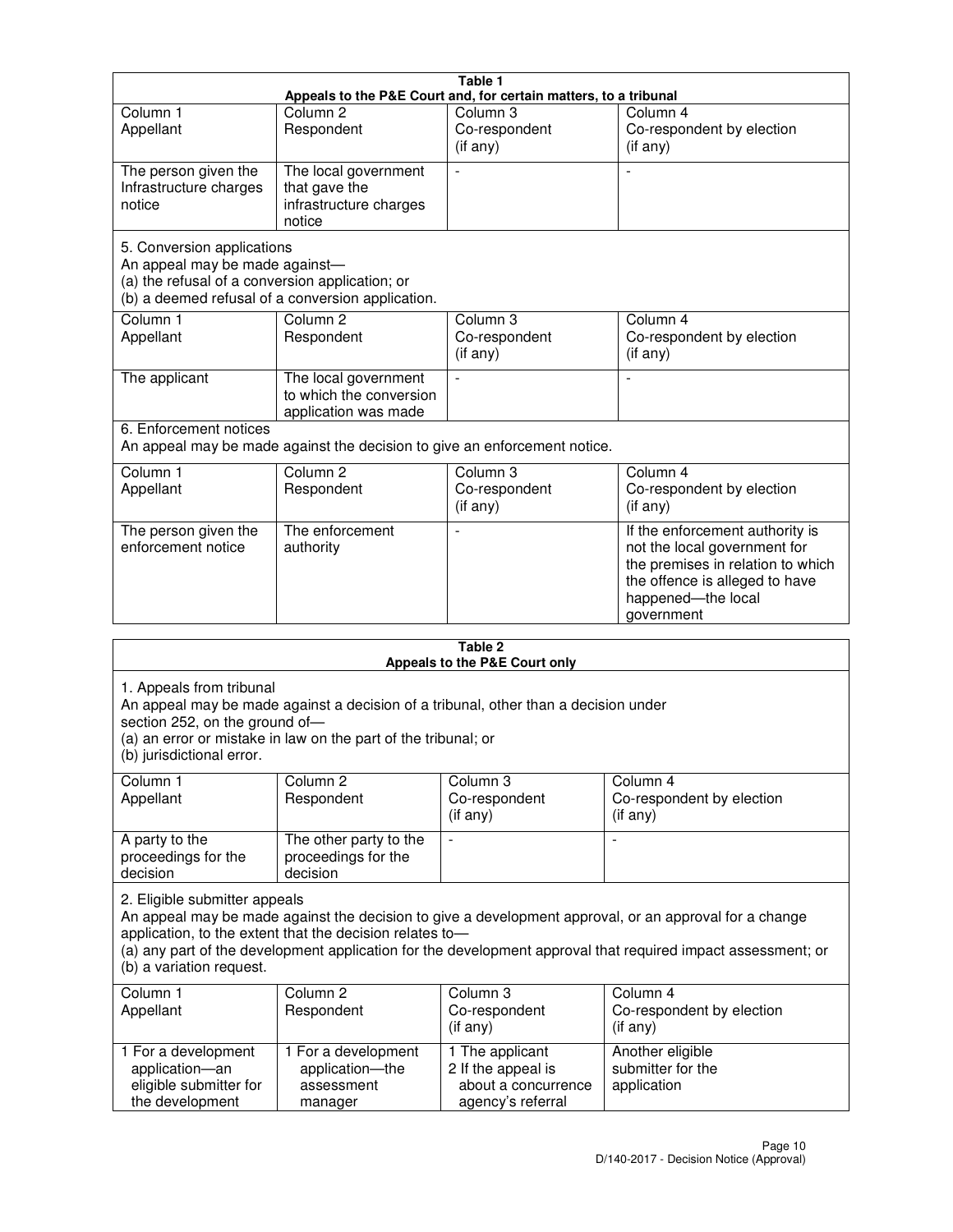|                                                                                                                                                                                                                                                                                               |                                                                                                                                                                                                                                         | Table 2<br>Appeals to the P&E Court only                                                                                |                                                                                                           |
|-----------------------------------------------------------------------------------------------------------------------------------------------------------------------------------------------------------------------------------------------------------------------------------------------|-----------------------------------------------------------------------------------------------------------------------------------------------------------------------------------------------------------------------------------------|-------------------------------------------------------------------------------------------------------------------------|-----------------------------------------------------------------------------------------------------------|
| application<br>2 For a change<br>application-an<br>eligible submitter for<br>the change<br>application                                                                                                                                                                                        | 2 For a change<br>application-the<br>responsible entity                                                                                                                                                                                 | response-the<br>concurrence agency                                                                                      |                                                                                                           |
| required impact assessment; or<br>(b) a variation request.                                                                                                                                                                                                                                    | 3. Eligible submitter and eligible advice agency appeals<br>An appeal may be made against a provision of a development approval, or failure to<br>include a provision in the development approval, to the extent the matter relates to- |                                                                                                                         | (a) any part of the development application or the change application, for the development approval, that |
| Column 1<br>Appellant                                                                                                                                                                                                                                                                         | Column <sub>2</sub><br>Respondent                                                                                                                                                                                                       | Column <sub>3</sub><br>Co-respondent<br>(if any)                                                                        | Column 4<br>Co-respondent by election<br>(if any)                                                         |
| 1 For a development<br>application-an<br>eligible submitter for<br>the development<br>application<br>2 For a change<br>application-an<br>eligible submitter for<br>the change<br>application<br>3 An eligible advice<br>agency for the<br>development<br>application or<br>change application | 1 For a development<br>application-the<br>assessment<br>manager<br>2 For a change<br>application-the<br>responsible entity                                                                                                              | 1 The applicant<br>2 If the appeal is<br>about a concurrence<br>agency's referral<br>response-the<br>concurrence agency | Another eligible submitter for the<br>application                                                         |
| 4. Compensation claims<br>An appeal may be made against-                                                                                                                                                                                                                                      | (a) a decision under section 32 about a compensation claim; or<br>(b) a decision under section 265 about a claim for compensation; or<br>(c) a deemed refusal of a claim under paragraph (a) or (b).                                    |                                                                                                                         |                                                                                                           |
| Column 1<br>Appellant                                                                                                                                                                                                                                                                         | Column 2<br>Respondent                                                                                                                                                                                                                  | Column 3<br>Co-respondent<br>(if any)                                                                                   | Column 4<br>Co-respondent by election<br>$($ if any $)$                                                   |
| A person dissatisfied<br>with the decision                                                                                                                                                                                                                                                    | The local<br>government to which<br>the claim was made                                                                                                                                                                                  |                                                                                                                         | $\blacksquare$                                                                                            |
| 5. Registered premises                                                                                                                                                                                                                                                                        | An appeal may be made against a decision of the Minister under chapter 7, part 4.                                                                                                                                                       |                                                                                                                         |                                                                                                           |
| Column 1<br>Appellant                                                                                                                                                                                                                                                                         | Column <sub>2</sub><br>Respondent                                                                                                                                                                                                       | Column 3<br>Co-respondent<br>(if any)                                                                                   | Column 4<br>Co-respondent by election<br>(if any)                                                         |
| 1 A person given a<br>decision notice about<br>the decision<br>2 If the decision is to<br>register premises or<br>renew the<br>registration of<br>premises-an owner<br>or occupier of                                                                                                         | The Minister                                                                                                                                                                                                                            | $\overline{a}$                                                                                                          | If an owner or occupier starts the<br>appeal - the owner of the<br>registered premises                    |